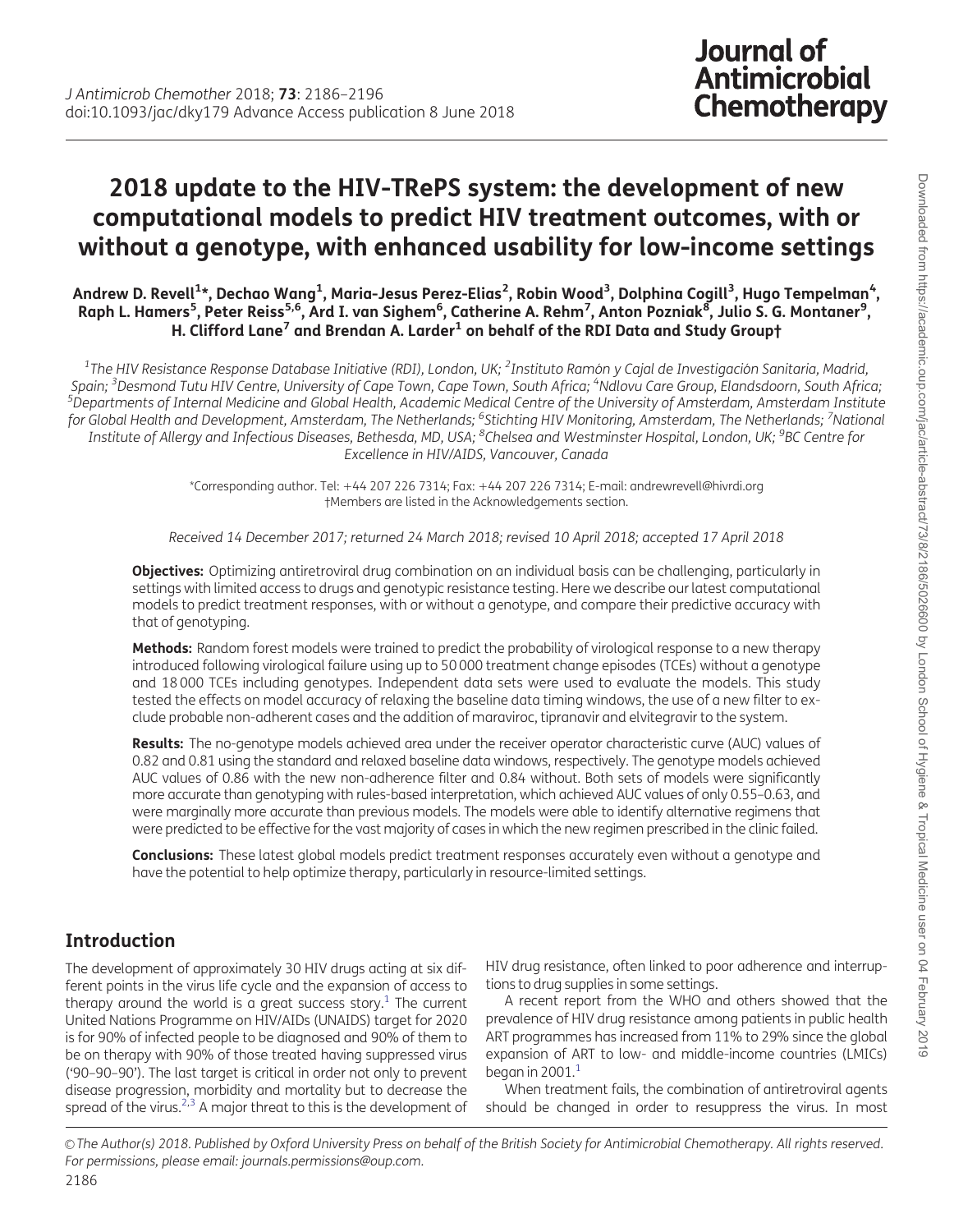<span id="page-1-0"></span>well-resourced countries the selection of a new combination is individualized by expert physicians using information including the patient's treatment history and the results of a genotypic resistance test. $4-6$  However, resistance testing is relatively expensive and only moderately predictive of response to treatment.<sup>[7](#page-9-0)</sup>

The challenge of individually optimized drug selection in LMICs is even greater as resistance tests are typically unavailable or un-affordable and drug options are limited.<sup>[8](#page-9-0)</sup> In the absence of routine viral load monitoring, therapy failure is often detected late and regimen switch decisions are based on standard protocols rather than individualized. The result can be suboptimal regimen selection, failure to achieve viral resuppression and further resistance selection, which may limit future therapeutic options and can be transmitted to others.<sup>9</sup>

The HIV Resistance Response Database Initiative (RDI) has collected biological, clinical and treatment outcome data for more than 200 000 HIV-1 patients around the world over a period of 16 years. From these data, we have used machine learning to develop models to predict HIV-1 treatment outcomes and to identify optimal, individualized therapies[.10–15](#page-9-0) We have developed models that use information from genotypic resistance tests in their predictions and others that do not. The most recent models, developed using large data sets from around the world then tested with independent test sets predicted virological response with an overall accuracy (OA) of around 80% with a genotype and 74% without.<sup>14,15</sup>

The models are used to power an online treatment decision support tool, the HIV Treatment Response Prediction System (HIV-TRePS). To keep this system as current as possible in terms of the inclusion of new drugs and reflection of current clinical practice it is essential that new models are regularly developed using the latest data.

Here we report the development of two new sets of random forest (RF) models that estimate the probability of combinations of antiretroviral drugs reducing the plasma viral load to undetectable (<50 copies HIV RNA/mL):

- 1. Models that do not require a genotype for their predictions (no-genotype or NG models), trained using a large global data set and intended for use in LMICs without access to genotyping. We compared standard models (NG1) with experimental models developed using new highly permissive data inclusion criteria (NG2) to increase utility in LMICs where clinic visits can be infrequent.
- 2. Global models that use a viral genotype in their predictions (global genotype or G models). These were developed using data screened for likely non-adherence using an experimental filter. Cases of discordance between virological failure observed in the clinic and predictions of response by both our current models and genotyping with rules-based interpretation were excluded (G2) and the resultant models compared with 'standard' models (G1).
- 3. For the first time there were sufficient data without genotypes for the NG models to be trained to predict outcomes for three drugs not previously covered: tipranavir, maraviroc and elvitegravir.

The accuracy of all the models was ascertained and they were evaluated as potential tools to support optimized, individualized

treatment decision-making in the RDI's HIV-TRePS system. This paper represents the latest update alluded to in our previous publications of modelling[.13](#page-9-0)–[15](#page-9-0)

# Methods

#### Clinical data

Treatment change episodes (TCEs) were collected from cases in which ART was changed following virological failure[.10](#page-9-0) TCEs for development of the NG models had all the following data available: on-treatment baseline plasma viral load (obtained  $\leq$ 8 weeks prior to treatment change for the standard models, NG1, and  $\leq$ 12 weeks for the experimental models, NG2); on-treatment baseline CD4 cell count ( $\leq$ 12 weeks prior to treatment change for NG1 and  $\leq$ 16 weeks for NG2); the drugs in use prior to the change; ART history; drugs in the new regimen; follow-up plasma viral load obtained 4–52 weeks following introduction of the new regimen and time to that follow-up. A similar extraction was subsequently performed for TCEs that also had an on-treatment genotype (protease and reverse transcriptase sequence  $\leq$ 12 weeks prior to treatment change) for the development of the genotype models.

The TCEs were censored using rules established in previous studies and published in detail elsewhere[.16](#page-9-0)

#### Data partition for models without genotypes (NG)

The qualifying TCEs were partitioned using methods described else-where.<sup>[11](#page-9-0),[16](#page-9-0)</sup> The partition scheme is illustrated in Figure [1](#page-2-0). For the NG2 models, with the expanded baseline data windows, a training set of 50 270 TCEs and an independent test set of 3000 TCEs, one each from 3000 patients not represented in the training set, were obtained. For the NG1 models, the standard baseline data windows were applied to the NG2 training and test sets resulting in training and test sets reduced to 43 239 and 2500 TCEs.

### Data partition for models with genotypes (G)

The data that included baseline genotypes were partitioned into a master pool of 18 242 training TCEs and 1000 test TCEs. The data were screened for possible non-adherence using our standard filter (which excludes cases with a baseline viral load of  $\leq$ 3.0 log $_{10}$  HIV RNA and an increase in viral load of  $\geq$  2.0 following the introduction of a new regimen selected with a recent genotype available). This resulted in a training set of 18 188 and a test set of 997. The master pool of TCEs was then screened using a trial filter for possible non-adherence. Cases in which the new regimen used in the clinic failed to achieve virological response were passed through HIV-TRePS. Those predicted to respond (follow-up viral load  $\leq$ 50 copies) were extracted and genotypic sensitivity scores (GSSs) were obtained using the Stanford HIVDB, REGA and ANRS interpretation systems. Cases with a GSS of  $\geq$ 2 (two or more active drugs) in all three systems were then excluded. This removed  $\sim$  5% of the TCEs, resulting in a training set of 17 378 and test set of 940.

### Computational model development

The two NG training sets of TCEs were used to train two committees of five RF models, to estimate the probability of the follow-up viral load being less than 50 copies/mL, using methodology described elsewhere.<sup>11,13</sup> The following 47 input variables were used (new variables underlined): baseline viral load (log<sub>10</sub> copies HIV RNA/mL); baseline CD4 count (cells/mm<sup>3</sup>); treatment history—22 binary variables coding for experience of zidovudine, didanosine, stavudine, abacavir, lamivudine, emtricitabine, tenofovir disoproxil fumarate, efavirenz, nevirapine, etravirine, indinavir, nelfinavir, saquinavir, amprenavir, fosamprenavir, lopinavir, atazanavir, darunavir, enfuvirtide, raltegravir, tipranavir and maraviroc; antiretroviral drugs in the new regimen—23 variables as above with the addition of elvitegravir; and time to follow-up (days). The output variable was the follow-up viral load as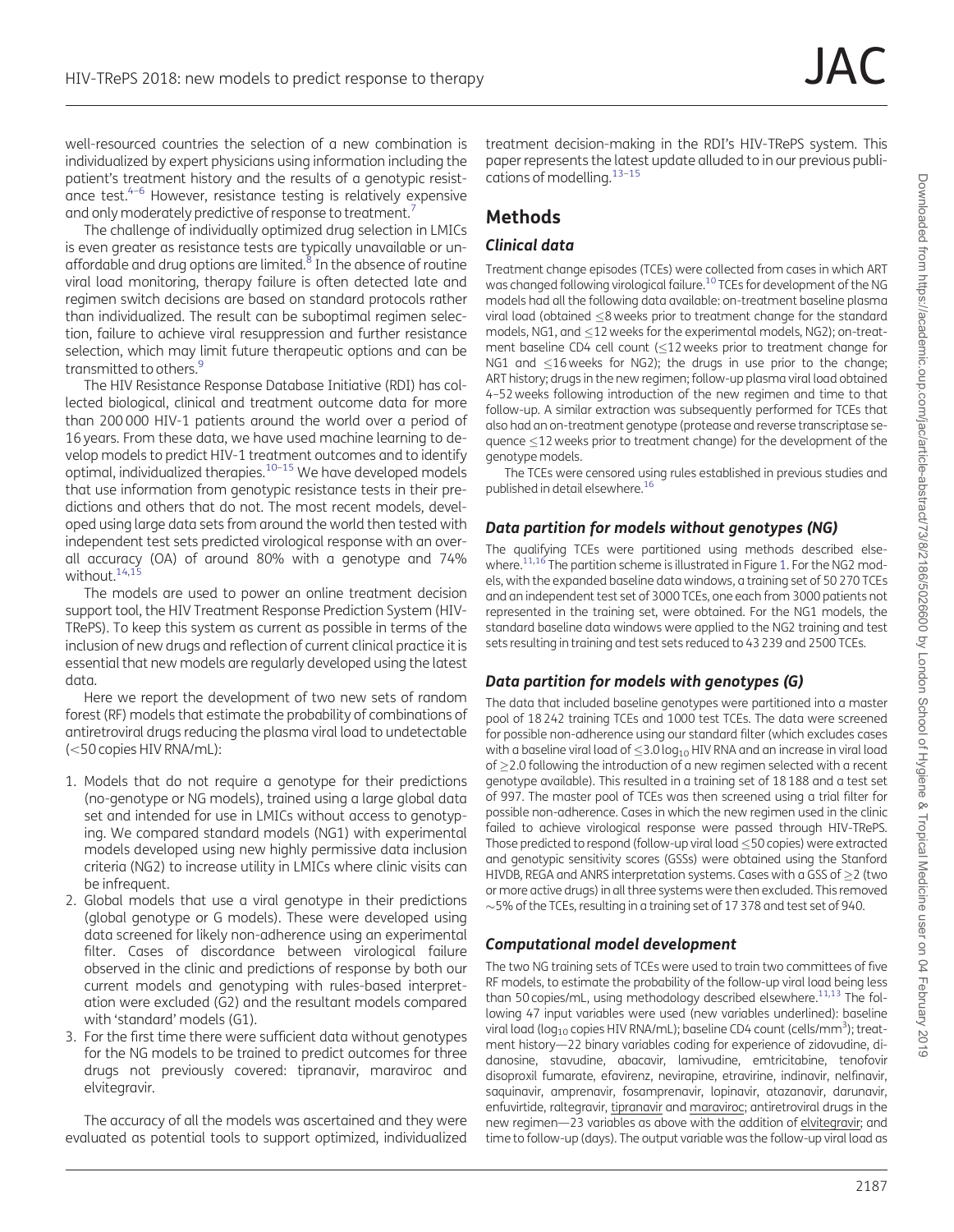<span id="page-2-0"></span>

Figure 1. Partition scheme. EVG, elvitegravir; MVC, maraviroc; TPV, tipranavir.

a binary variable:  $\leq$ 1.7 log or 50 copies/mL = 1 (response) and >1.7 log or 50 copies/mL  $= 0$  (failure).

The genotype models used 105 input variables including the above but without raltegravir as a historical drug and without maraviroc or tipranavir in the new regimen because of insufficient data with genotypes. History of maraviroc use was a new variable. In addition, the following 62 mutations, detected in the baseline genotype were used: HIV reverse transcriptase mutations ( $n = 33$ ): M41L, E44D, A62V, K65R, D67N, 69 insert, T69D/N, K70R, L74V, V75I, F77L, V90I, A98G, L100I, L101I/E/P, K103N, V106A/M, V106I, V108I, Y115F, F116Y, V118I, 138A/G/K, Q151M, V179D/F/T, Y181C/I/V, M184V/I, Y188C/L/H, G190S/A, L210W, T215F/Y, K219Q/E and P236L; and protease mutations (n = 29): L10F/I/R/V, V11I, K20M/R, L24I, D30N, V32I, L33F, M36I, M36L/V, M46I/L, I47V, G48V, I50V, I50L, F53L, I54 (any change), 58E, L63P, A71(any change), G73(any change), T74P, L76V, V77I, V82A/F/S, V82T, I84V/A/C, N88D/S, L89V and L90M. The mutations were selected on the basis of the IAS-USA mutation list as well as previous modelling studies.<sup>1</sup>

#### Validation and independent testing

Each of the four committees of five RF models was developed using a  $5 \times$  cross-validation scheme.<sup>11,16</sup> For each partition the model's estimates of the probability of response for the validation cases was compared with the actual response observed in the clinic and the best-performing model selected for the final committee. For each of the five final models, the optimum operating point (OOP) was identified (the cut-off for the probability of response being classed as response versus failure that gave the best performance overall).

The performance of the models as predictors of response was then evaluated using the independent test cases. The models' estimates of the

probability of response and the responses observed in the clinics for these cases were used to plot receiver operator characteristic (ROC) curves and assess the area under the ROC curve (AUC). In addition, the average OOP, derived during cross-validation, was used to obtain the OA (the percentage of outcomes that were correctly predicted), the sensitivity and the specificity of the models.

#### Comparison of the accuracy of the models versus rules-based interpretation of the genotype

GSSs were obtained for test cases with genotypes that could be fully interpreted by three rules-based genotype interpretation systems in common use: ANRS, REGA and Stanford HIVDB. The three systems were accessed online on 7 September 2017 and the GSSs calculated by adding the score for each drug in the regimen, with full sensitivity scored as 1, partial as 0.5 and no response as 0. These scores were then used as predictors of response and the performance compared with that of the models.<sup>[16](#page-9-0)</sup>

#### In silico analysis to evaluate the potential of the models to help avoid treatment failure

In order to evaluate further the potential clinical utility of the models, we assessed their ability to identify alternative, practical regimens that were predicted to be effective (probability of virological response above the OOP), or more likely to be effective than the regimens introduced in the clinic. Lists of regimens in regular clinical use were identified from the RDI database. The baseline data for all test TCEs in which the new regimen comprised three or more drugs were entered into the models and predictions obtained for the regimens on the drug lists that had no more drugs than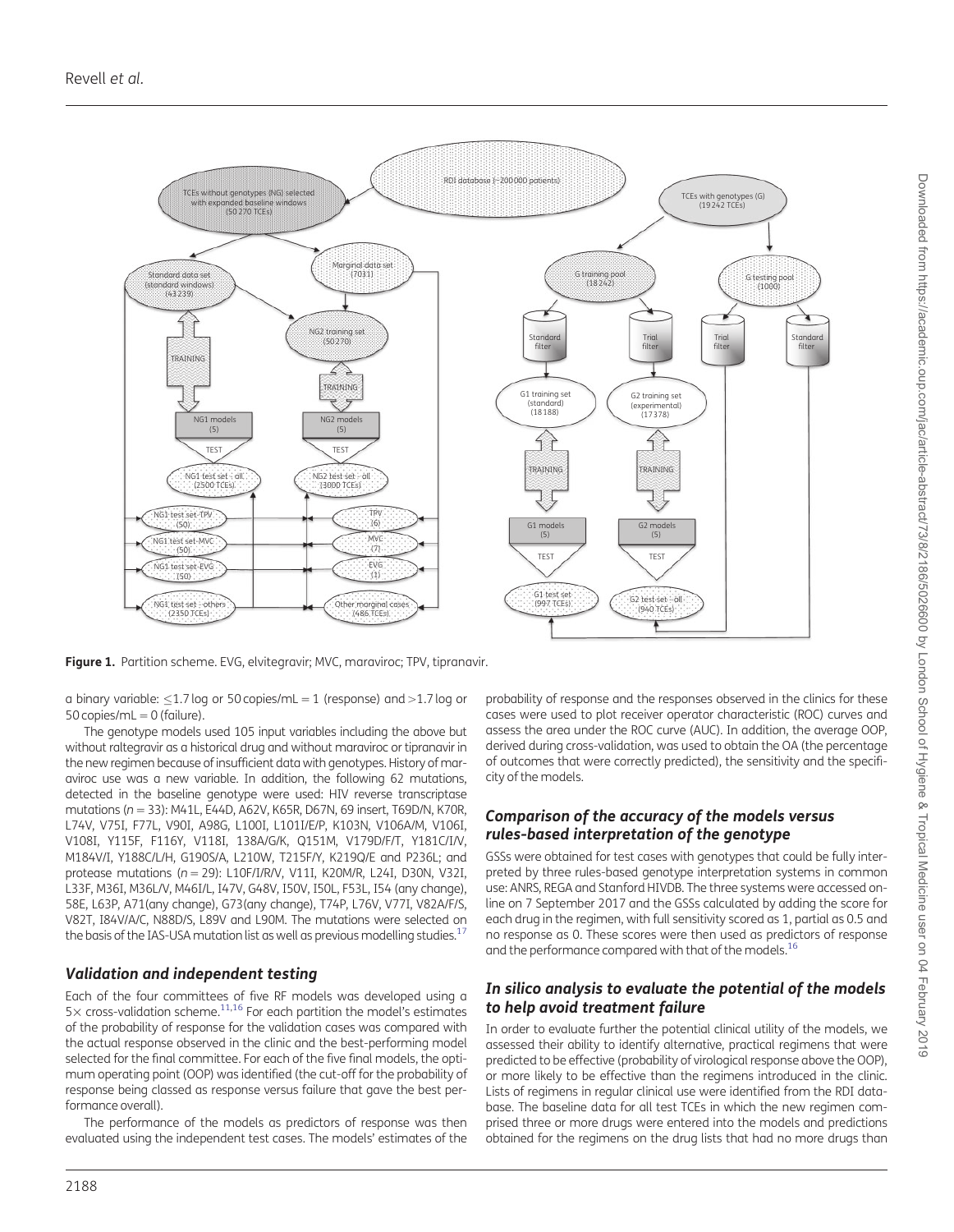the regimen used in the clinic. Since the NG models are used primarily in LMICs, we wanted to avoid modelling regimens that are unavailable in such settings, as this could overestimate the system's utility. The analysis was therefore repeated using test cases from sub-Saharan countries only and modelling alternative regimens comprising only those drugs that were in use in those countries at the time of data collection.

# Results

#### Characteristics of the data sets

The baseline, treatment and response characteristics of the data sets are summarized in Tables [1](#page-4-0) and [2](#page-5-0). The training sets for NG models comprised 43 239 TCEs using the standard baseline data windows and 50 270 using the expanded baseline data windows. The data sets have very comparable baseline data with a median plasma viral load of  $\sim$ 3.8 log<sub>10</sub> copies/mL and CD4 count of  $\sim$ 260 cells/mm<sup>3</sup>. The median number of previous drugs used in the patients' treatment was 4–5, with almost all exposed to nucleoside or nucleotide reverse transcriptase inhibitors [N(t)RTIs], around two-thirds having been exposed to NNRTIs and two-thirds to protease inhibitors (PIs). There was a broad range of new regimens represented in the data, the most common being two NRTIs and one PI (32%–36%), followed by two NRTIs and an NNRTI (18%–23%).

The characteristics of the TCEs with genotypes are summarized in Table [2.](#page-5-0) The training sets comprised 18 188 TCEs using the standard non-adherence filter and 17 378 using the new filter. The sets have very comparable baseline data with a median plasma viral load of  $\sim$ 4.3 log<sub>10</sub> copies/mL (about half a log higher than the NG data) and median CD4 count of  $\sim$ 230 cells/mm<sup>3</sup>, slightly lower than the NG data. The treatment history was similar to that of the NG data, as was the range of new regimens other than somewhat fewer patients changing to NNRTI-based regimens ( $\sim$ 10% versus 20%).

### Results of the modelling without a genotype

The performance characteristics from the ROC curves of the models during cross-validation and independent testing are summarized in Table [3.](#page-6-0) The NG1 models achieved AUC values during cross-validation of 0.83 to 0.84, with a mean of 0.84. The OA was 77% to 78% (mean  $= 77$ %), the sensitivity was 71% for all five models and the specificity ranged from 80% to 81% (mean  $= 80\%$ ). The OOP was 0.42–0.43.

The NG2 models achieved very similar results with AUC values during cross-validation of 0.83 to 0.84 and a mean of 0.83. OA ranged from 76% to 77% (mean  $= 76$ %), sensitivity again was 71% and specificity ranged from 79% to 80% (mean  $= 80$ %).

### Independent testing

The NG1 models achieved an AUC of 0.82 in independent testing (Figure [2\)](#page-6-0). OA was 75%, sensitivity 72% and specificity 77%. The NG2 models achieved an AUC value of 0.81, OA of 75%, sensitivity was 73% and specificity 76%. The performance of the two sets of models during independent testing was not significantly different  $(P = 0.84)$ .

When NG2 models were tested using only the 500 test cases with baseline data that fell outside of the standard windows, the

AUC was 0.79, OA 73%, sensitivity and specificity each 73%. There were no significant differences between the performance of NG2 models with those cases with baseline data inside versus outside the standard windows ( $P = 0.29$ ).

When the two sets of models were tested only with those cases involving each of the three new drugs (50 cases in each subset) the AUC values ranged from 0.75 to 0.89.

### Comparing the predictive accuracy of the models versus genotyping

Of the 3000 TCEs in the global NG test set, 634 had genotypes available that were suitable for full interpretation by the three interpretation systems. The ROC curves are presented in Figure [2,](#page-6-0) alongside those for the models. The AUC values for the GSS were 0.56 (ANRS), 0.58 (Stanford HIVDB) and 0.55 (REGA) (Table [4](#page-6-0)). All were significantly less accurate predictors of virological response than the NG models, both sets of which achieved an AUC of 0.81 for these cases ( $P < 0.0001$ ).

### Results of the modelling with a genotype

The performance characteristics from the ROC curves of these models during cross-validation and independent testing are summarized in Table [5.](#page-7-0) The five G1 models achieved AUC values during cross-validation ranging from 0.84 to 0.86, with a mean of 0.86. OA was 78% to 79% (mean = 79%), sensitivity 71% to 73% (mean  $= 73\%$ ) and specificity 78% to 82% (mean  $= 81\%$ ). The OOP was 0.42.

The five G2 models (using data with the new non-adherence filter) achieved AUC values during cross-validation ranging from 0.86 to 0.89, with a mean of 0.88. OA was 79% to 82% (mean = 80%), sensitivity 77% to 81% (mean  $=$  79%) and specificity 79% to 82% (mean  $= 81\%$ ). The OOP was again 0.42.

### Independent testing

When tested with the independent G1 test cases using the OOP developed in cross-validation, the G1 models achieved an AUC of 0.84 (Figure [3](#page-7-0)). The OA was 76%, sensitivity 72% and specificity 80%. G2 models achieved an AUC value during testing with the G2 test set of 0.86, OA of 79%, sensitivity of 74% and specificity of 83%. Again, the G2 models' performance was slightly better than G1 but there was no statistically significant difference between the two sets of models ( $P = 0.25$ ).

When G1 models were tested using the G2 test set, performance improved slightly (AUC from 0.84 to 0.85 and OA from 76% to 77%) but was not as good as with the G2 models. Conversely, the performance of the G2 models worsened when tested with the G1 test set (AUC reduced from 0.86 to 0.83 and OA from 79% to 76%), but remained comparable with the performance of the G1 models.

### Comparing the predictive accuracy of the G2 genotype models versus genotyping

GSSs were generated for 856 test TCEs in which the drugs in the new regimens were fully covered by the interpretation systems. The genotype systems achieved AUC values of 0.60–0.63, compared with 0.86 using the G2 models and 0.84 for G1 (Figure [3\)](#page-7-0).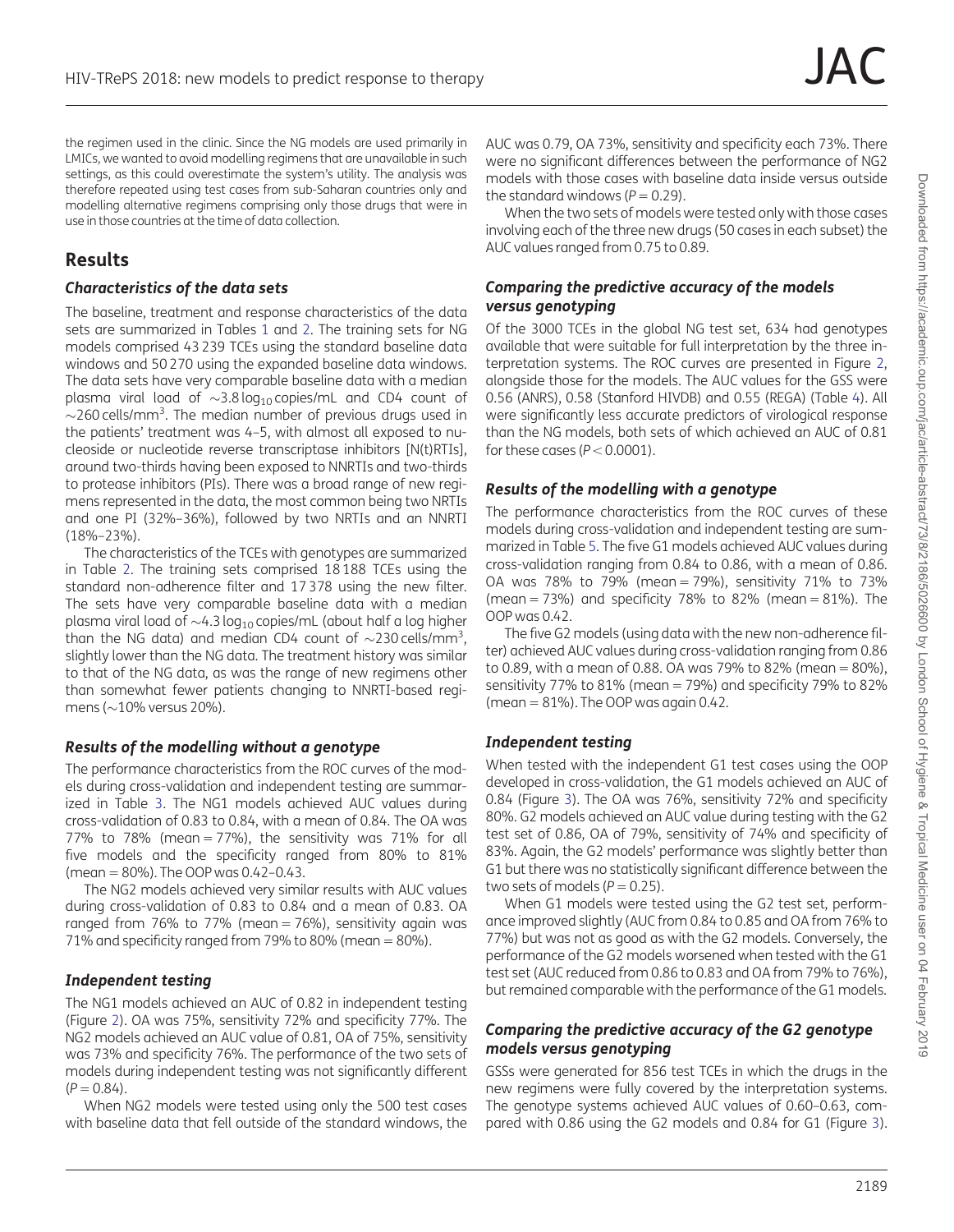#### <span id="page-4-0"></span>Table 1. Demographic characteristics of the TCEs without genotypes (NG)

|                                             | NG1 training set  | NG1 test set     | NG2 training set | NG2 test set        |
|---------------------------------------------|-------------------|------------------|------------------|---------------------|
| TCEs, n                                     | 43 2 3 9          | 2500             | 50 2 70          | 3000                |
| Patients, n                                 | 13 970            | 2500             | 15 8 50          | 3000                |
| Age (years), median                         | 42                | 41               | 42               | 41                  |
| Gender, n                                   |                   |                  |                  |                     |
| male                                        | 29 2 9 0          | 1647             | 33751            | 1947                |
| female                                      | 8347              | 544              | 10 157           | 704                 |
| not known                                   | 5602              | 309              | 6362             | 349                 |
| Geographical sources of TCEs, n             |                   |                  |                  |                     |
| Argentina                                   | 112               | 11               | 177              | 27                  |
| Australia                                   | 481               | 33               | 505              | 34                  |
| <b>Brazil</b>                               | 3                 | $\mathbf{1}$     | 5                | $\mathbf{1}$        |
| Canada                                      | 3554              | 197              | 4214             | 238                 |
| Germany                                     | 4679              | 244              | 5077             | 266                 |
| India                                       | 330               | 37               | 469              | 57                  |
| Italy                                       | 1418              | 86               | 1632             | 97                  |
| Japan                                       | 116               | 6                | 133              | 8                   |
| Mexico                                      | 308               | 28               | 415              | 34                  |
| Netherlands                                 | 6173              | 368              | 7298             | 464                 |
| Romania                                     | 434               | 51               | 603              | 68                  |
| Serbia                                      | $\mathbf 0$       | $\mathbf{0}$     | $\mathbf{1}$     | $\mathbf 0$         |
| South Africa                                | 3032              | 303              | 4190             | 451                 |
| Spain                                       | 4727              | 226              | 5856             | 258                 |
| UK                                          | 9530              | 451              | 10735            | 507                 |
| <b>USA</b>                                  | 1876              | 77               | 2116             | 95                  |
| sub-Saharan Africa (country unknown)        | 52                | 9                | 66               | 10                  |
| unknown (from multinational cohorts/trials) | 6414              | 372              | 6758             | 385                 |
| Baseline data, median (IQR)                 |                   |                  |                  |                     |
| baseline VL (log <sub>10</sub> copies/mL)   | $3.86(2.75-4.73)$ | 3.81 (2.65-4.69) | $3.83(2.75-4.7)$ | $3.78(2.66 - 4.66)$ |
| baseline CD4 (cells/mm <sup>3</sup> )       | 260 (134-417)     | 256 (130-405)    | 261 (139-420)    | 260 (135-417)       |
| Treatment history                           |                   |                  |                  |                     |
| number of previous drugs, median (IQR)      | $5(3-8)$          | $4(3-6)$         | $5(3-7)$         | $4(3-6)$            |
| N(t)RTI experience, n (%)                   | 43 119 (99.7)     | 2496 (99.8)      | 50 142 (99.7)    | 2995 (99.8)         |
| NNRTI experience, n (%)                     | 28 653 (66.3)     | 1675 (67.0)      | 33 398 (66.4)    | 2026 (67.5)         |
| PI experience, n (%)                        | 30 030 (69.5)     | 1551 (62.0)      | 34 461 (68.6)    | 1776 (59.2)         |
| number of previous regimens, median (IQR)   | $4(3-9)$          | $4(2-7)$         | $4(3-9)$         | $3(2-7)$            |
| New regimens, n (%)                         |                   |                  |                  |                     |
| $2 N(t)RTIs + 1 PI$                         | 13 915 (32.2)     | 861 (34.4)       | 16 649 (33.1)    | 1065 (35.5)         |
| $2 N(t)RTIs + 1 NNRTI$                      | 7960 (18.4)       | 550 (22)         | 9446 (18.8)      | 690 (23)            |
| $3 N(t)RTIs + 1 PI$                         | 2963 (6.9)        | 167 (6.7)        | 3354 (6.7)       | 189 (6.3)           |
| 3 N(t)RTIs                                  | 1921 (4.4)        | 94(3.8)          | 2179 (4.3)       | 111(3.7)            |
| $3 N(t)RTIs + 1 NNRTI$                      | 1493 (3.5)        | 56 (2.2)         | 1661 (3.3)       | 66 (2.2)            |
| 2 N(t)RTIs                                  | 1211 (2.8)        | 63 (2.5)         | 1542 (3.1)       | 79 (2.6)            |
| $2 N(t)$ RTIs + 1 NNRTI + 1 PI              | 1305(3)           | 63(2.5)          | 1510(3)          | 74(2.5)             |
| 4 N(t)RTIs                                  | 750 (1.7)         | 37(1.5)          | 860 (1.7)        | 43(1.4)             |
| $1 N(t)RTI + 1 NNRTI + 1 PI$                | 883 (2)           | 43(1.7)          | 1019(2)          | 49(1.6)             |
| $1 N(t)RTI + 1 PI$                          | 725 (1.7)         | 42(1.7)          | 860 (1.7)        | 49(1.6)             |
| other                                       | 10 113 (23.4)     | 524 (21)         | 11 190 (22.3)    | 585 (19.5)          |

VL, viral load; N(t)RTI, nucleoside or nucleotide reverse transcriptase inhibitor.

The OA values were 57%–59% for genotyping compared with 80% for the G2 models and 77% for G1. All three genotype interpretation systems were significantly worse at predicting responses than both sets of models ( $P < 0.00001$ ).

### In silico analysis

The NG models were able to identify alternative regimens that were predicted to be effective for 97% (NG1) to 98% (NG2) of cases (Table [6\)](#page-8-0). They were able to identify alternative regimens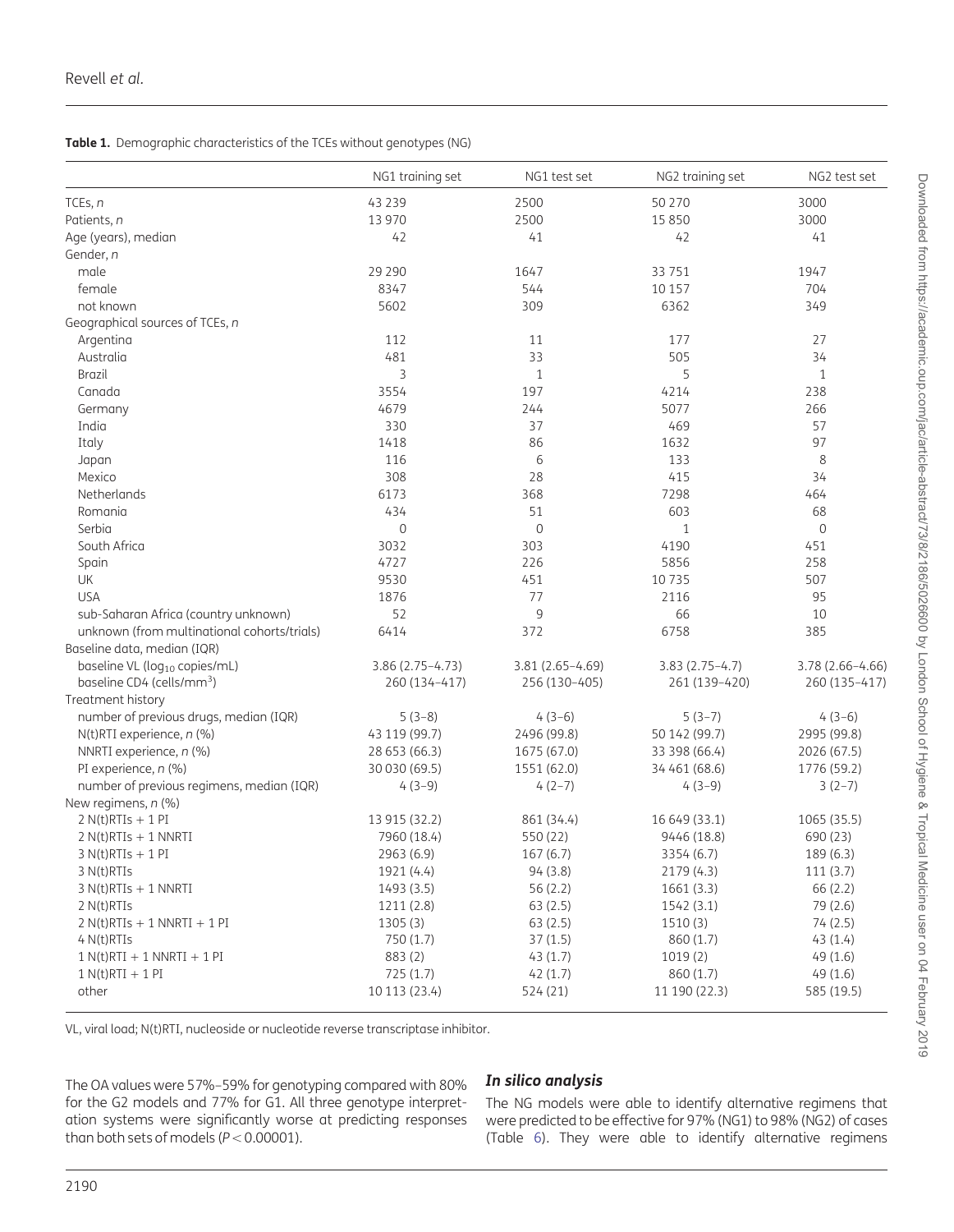<span id="page-5-0"></span>Table 2. Demographic characteristics of the TCEs including a genotype (G)

|                                           | G1 training set     | G1 test set     | G2 training set | G2 test set     |
|-------------------------------------------|---------------------|-----------------|-----------------|-----------------|
| TCEs, n                                   | 18188               | 997             | 17378           | 940             |
| Patients, n                               | 6844                | 997             | 6700            | 940             |
| Gender, n                                 |                     |                 |                 |                 |
| male                                      | 11364               | 601             | 10887           | 565             |
| female                                    | 2700                | 150             | 2544            | 141             |
| unknown                                   | 4124                | 246             | 3947            | 234             |
| Geographical sources of TCEs, n           |                     |                 |                 |                 |
| Australia                                 | 327                 | 24              | 307             | 22              |
| Canada                                    | 1773                | 104             | 1616            | 99              |
| Germany                                   | 1729                | 84              | 1617            | 74              |
| India                                     | 82                  | 6               | 70              | 5               |
| International                             | 1015                | 51              | 1009            | 51              |
| Italy                                     | 869                 | 69              | 852             | 66              |
| Japan                                     | 115                 | 7               | 113             | 7               |
| Netherlands                               | 1365                | 74              | 1297            | 68              |
| Romania                                   | 34                  | $\mathbf{1}$    | 34              | $\mathbf{1}$    |
| South Africa                              | 176                 | 14              | 142             | 12              |
| Spain                                     | 2095                | 116             | 2017            | 105             |
| sub-Saharan Africa                        | 44                  | 5               | 40              | 4               |
| UK                                        | 2767                | 118             | 2653            | 114             |
| <b>USA</b>                                | 544                 | 41              | 521             | 37              |
| unknown                                   | 5253                | 283             | 5090            | 275             |
| total                                     | 18188               | 997             | 17378           | 940             |
| Baseline data, median (IQR)               |                     |                 |                 |                 |
| baseline VL (log <sub>10</sub> copies/mL) | $4.23(3.47 - 4.89)$ | $4.3(3.51-4.9)$ | $4.27(3.5-4.9)$ | $4.3(3.58-4.9)$ |
| baseline CD4 (cells/mm <sup>3</sup> )     | 229 (112-380)       | 240 (113-382)   | 226 (110-377)   | 234 (112-380)   |
| Treatment history                         |                     |                 |                 |                 |
| number of previous drugs,<br>median (IQR) | $5(3-8)$            | $5(3-7)$        | $5(3-8)$        | $5(3-7)$        |
| N(t)RTI experience, n (%)                 | 18 124 (99.7)       | 990 (99.3)      | 17 317 (99.6)   | 933 (99.3)      |
| NNRTI experience, n (%)                   | 12 019 (66.1)       | 641 (64.3)      | 11483 (66)      | 602 (64)        |
| PI experience, n (%)                      | 13 015 (71.6)       | 717 (71.9)      | 12 536 (72.1)   | 684 (72.8)      |
| number of previous regimens, median (IQR) | $3(2-7)$            | $3(2-6)$        | $3(2-7)$        | $3(2-6)$        |
| New regimens, n (%)                       |                     |                 |                 |                 |
| $2 N(t)RTIs + 1 PI$                       | 5887 (32.4)         | 310 (31.09)     | 5463 (31.4)     | 278 (29.6)      |
| $2 N(t)RTIs + 1 NNRTI$                    | 1686 (9.3)          | 100 (10.03)     | 1597 (9.2)      | 97 (10.3)       |
| $3 N(t)RTIs + 1 PI$                       | 1855 (10.2)         | 105 (10.53)     | 1745 (10.0)     | 99 (10.5)       |
| 3 N(t)RTIs                                | 792 (4.4)           | 32 (3.21)       | 781 (4.5)       | 32 (3.4)        |
| 3 N(t)RTIs + 1 NNRTI                      | 651 (3.6)           | 41 (4.11)       | 634(3.6)        | 40(4.3)         |
| 2 N(t)RTIs                                | 490 (2.7)           | 29 (2.91)       | 488 (2.8)       | 28 (3.0)        |
| $2 N(t)RTIs + 1 NNRTI + 1 PI$             | 763 (4.2)           | 50 (5.02)       | 735 (4.2)       | 47(5.0)         |
| $1$ PI + 1 integrase inhibitor            | 0(0)                | 0(0)            | 0(0)            | 0(0)            |
| $4$ N(t)RTIs                              | 424(2.3)            | 17(1.71)        | 413(2.4)        | 17(1.8)         |
| $1 N(t)RTI + 1 NNRTI + 1 PI$              | 409 (2.2)           | 38 (3.81)       | 392 (2.3)       | 37 (3.9)        |
| $1 N(t)RTI + 1 PI$                        | 345 (1.9)           | 14 (1.40)       | 344(2.0)        | 12(1.3)         |
| other                                     | 4886 (26.9)         | 261 (26.18)     | 4786 (27.5)     | 253 (26.9)      |

VL, viral load; N(t)RTI, nucleoside or nucleotide reverse transcriptase inhibitor.

comprising only those drugs in common use with a higher probability of response (but not necessarily above the response classification threshold of the models) for all cases. For the cases in which the new regimen failed in the clinic, the models were able to identify alternatives that were predicted to be effective in 96% and with a higher probability of response in 100%.

Using only locally available drugs (lamivudine, abacavir, zidovudine, didanosine, efavirenz, emtricitabine, lopinavir, nevirapine,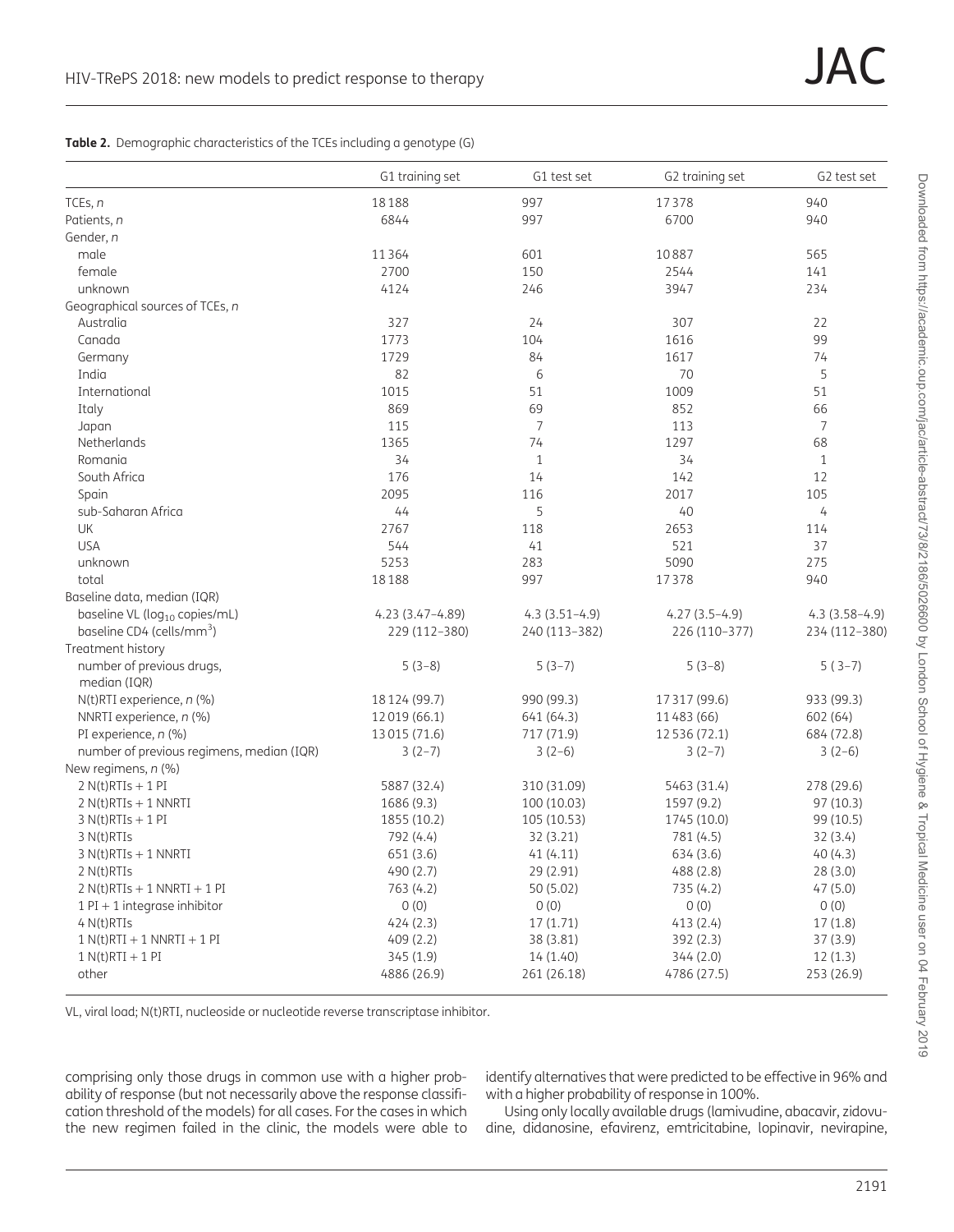<span id="page-6-0"></span>Table 3. Results of the modelling without a genotype (NG)

|                                                         | NG1 models (standard data windows) |                                                |    |    | NG2 models (expanded data windows) |            |                                            |    |    |      |
|---------------------------------------------------------|------------------------------------|------------------------------------------------|----|----|------------------------------------|------------|--------------------------------------------|----|----|------|
|                                                         |                                    | AUC sensitivity (%) specificity (%) OA (%) OOP |    |    |                                    | <b>AUC</b> | sensitivity (%) specificity (%) OA (%) OOP |    |    |      |
| Cross-validation during model development<br>model      |                                    |                                                |    |    |                                    |            |                                            |    |    |      |
| 1                                                       | 0.84                               | 71                                             | 81 | 78 | 0.43                               | 0.84       | 71                                         | 80 | 77 | 0.42 |
| $\overline{2}$                                          | 0.84                               | 71                                             | 80 | 77 | 0.42                               | 0.83       | 71                                         | 79 | 76 | 0.42 |
| 3                                                       | 0.83                               | 71                                             | 80 | 77 | 0.42                               | 0.83       | 71                                         | 79 | 76 | 0.41 |
| 4                                                       | 0.83                               | 71                                             | 80 | 77 | 0.42                               | 0.83       | 71                                         | 79 | 76 | 0.42 |
| 5                                                       | 0.83                               | 71                                             | 80 | 77 | 0.43                               | 0.83       | 71                                         | 79 | 76 | 0.43 |
| mean                                                    | 0.84                               | 71                                             | 80 | 77 | 0.42                               | 0.83       | 71                                         | 80 | 76 | 0.42 |
| min                                                     | 0.83                               | 71                                             | 80 | 77 | 0.42                               | 0.83       | 71                                         | 79 | 76 | 0.41 |
| max                                                     | 0.84                               | 71                                             | 81 | 78 | 0.43                               | 0.84       | 71                                         | 80 | 77 | 0.43 |
| Independent testing                                     |                                    |                                                |    |    |                                    |            |                                            |    |    |      |
| main test set (NG1, $n = 2500$ ; NG2, $n = 3000$ ) 0.82 |                                    | 72                                             | 77 | 75 | 0.42                               | 0.81       | 73                                         | 76 | 75 | 0.42 |
| marginal cases <sup><math>a</math></sup> ( $n = 500$ )  |                                    |                                                |    |    |                                    | 0.79       | 73                                         | 73 | 73 | 0.42 |
| new drug subsets                                        |                                    |                                                |    |    |                                    |            |                                            |    |    |      |
| EVG $(n = 50)$                                          | 0.81                               | 80                                             | 79 | 80 | 0.61                               | 0.75       | 74                                         | 79 | 76 | 0.63 |
| MVC ( $n = 50$ )                                        | 0.89                               | 88                                             | 89 | 88 | 0.52                               | 0.83       | 74                                         | 74 | 74 | 0.52 |
| TPV ( $n = 50$ )                                        | 0.84                               | 71                                             | 73 | 73 | 0.35                               | 0.85       | 70                                         | 82 | 80 | 0.43 |

EVG, elvitegravir; MVC, maraviroc; TPV, tipranavir.

<sup>a</sup>Cases with baseline data outside the standard windows used for M1.



Figure 2. ROC curves for the NG models versus genotyping (GSS).

Table 4. Comparison of model predictions versus GSS for test TCEs with genotypes

| Prediction<br>system   | AUC. | Sensitivity<br>(9/0) | Specificity<br>(9/0) | ΟA<br>(9/0) | P (GSS versus<br>either models) |
|------------------------|------|----------------------|----------------------|-------------|---------------------------------|
| NG1 models             | 0.82 | 71                   | 77                   | 75          |                                 |
| NG <sub>2</sub> models | 0.81 | 68                   | 78                   | 74          |                                 |
| Total ANRS score       | 0.56 | 53                   | 55                   | 54          | < 0.0001                        |
| Total HIVDB score      | 0.58 | 40                   | 68                   | 56          | < 0.0001                        |
| Total REGA score       | 0.55 | 53                   | 53                   | 53          | < 0.0001                        |
| G1 models              | 0.84 | 73                   | 80                   | 77          |                                 |
| G <sub>2</sub> models  | 0.86 | 76                   | 82                   | 80          |                                 |
| Total ANRS score       | 0.61 | 53                   | 61                   | 58          | < 0.0001                        |
| Total HIVDB score      | 0.63 | 54                   | 63                   | 59          | < 0.0001                        |
| Total REGA score       | 0.60 | 57                   | 57                   | 57          | < 0.0001                        |

models identified alternatives that were predicted to give a response for 90% and with a higher probability of response than the regimen in the clinic for all 100%.

raltegravir and tenofovir disoproxil fumarate) for 450 cases from sub-Saharan Africa, the NG models were able to identify alternative regimens that were predicted to be effective for 95% of cases and 92%–93% for cases in which the new regimen failed in the clinic.

The genotype models identified alternative regimens that were predicted to give a response for 93% of the test cases and regimens with a higher probability of response for 99.9% (Table [6\)](#page-8-0). For patients who experienced virological failure in the clinic, the

# **Discussion**

These latest computational models, developed using our largest databases, are the most accurate predictors of response to combination ART to date. They include, for the first time, tipranavir, maraviroc and elvitegravir.

Both sets of models achieved AUC values over 0.80 in crossvalidation and independent testing. The results replicated and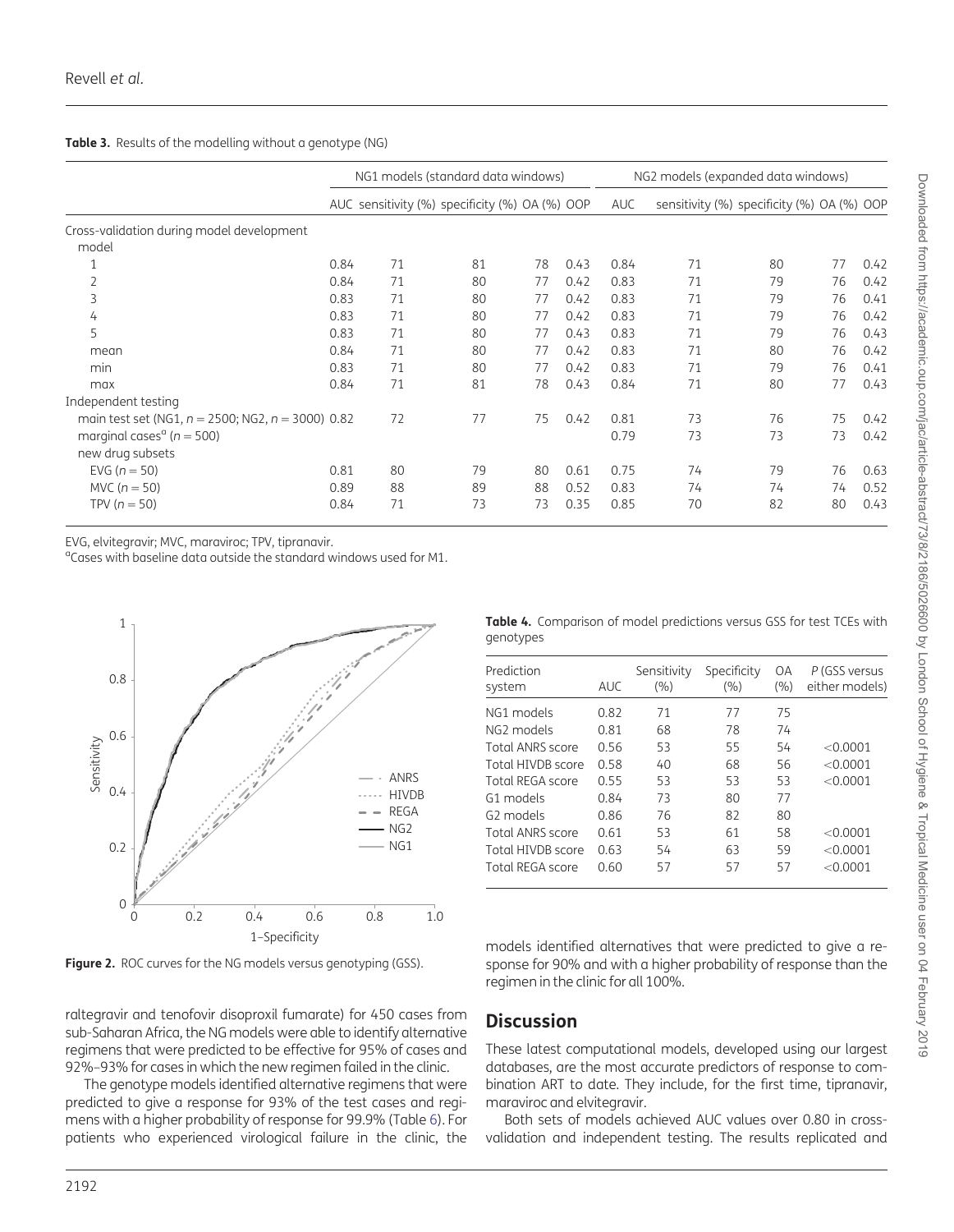<span id="page-7-0"></span>Table 5. Results of modelling with a genotype (G)

|                                           | G1 models (standard non-adherence filter) |                 |                 |        |            |            | G2 models (experimental filter) |                 |        |            |  |  |
|-------------------------------------------|-------------------------------------------|-----------------|-----------------|--------|------------|------------|---------------------------------|-----------------|--------|------------|--|--|
|                                           | <b>AUC</b>                                | sensitivity (%) | specificity (%) | OA (%) | <b>OOP</b> | <b>AUC</b> | sensitivity (%)                 | specificity (%) | OA (%) | <b>OOP</b> |  |  |
| Cross-validation during model development |                                           |                 |                 |        |            |            |                                 |                 |        |            |  |  |
| model                                     |                                           |                 |                 |        |            |            |                                 |                 |        |            |  |  |
| и                                         | 0.86                                      | 71              | 78              | 78     | 0.41       | 0.86       | 78                              | 79              | 79     | 0.43       |  |  |
| $\overline{2}$                            | 0.86                                      | 73              | 82              | 79     | 0.43       | 0.89       | 81                              | 82              | 82     | 0.42       |  |  |
| 3                                         | 0.86                                      | 73              | 82              | 79     | 0.43       | 0.89       | 81                              | 81              | 81     | 0.42       |  |  |
| 4                                         | 0.84                                      | 73              | 80              | 78     | 0.42       | 0.87       | 77                              | 80              | 79     | 0.41       |  |  |
| 5                                         | 0.86                                      | 73              | 82              | 79     | 0.43       | 0.88       | 79                              | 81              | 80     | 0.41       |  |  |
| mean                                      | 0.86                                      | 73              | 81              | 79     | 0.42       | 0.88       | 79                              | 81              | 80     | 0.42       |  |  |
| min                                       | 0.84                                      | 71              | 78              | 78     | 0.41       | 0.86       | 77                              | 79              | 79     | 0.41       |  |  |
| max                                       | 0.86                                      | 73              | 82              | 79     | 0.43       | 0.89       | 81                              | 82              | 82     | 0.43       |  |  |
| Independent testing                       |                                           |                 |                 |        |            |            |                                 |                 |        |            |  |  |
| test set                                  |                                           |                 |                 |        |            |            |                                 |                 |        |            |  |  |
| $G1(n = 997)$                             | 0.84                                      | 72              | 80              | 76     | 0.42       | 0.83       | 75                              | 76              | 76     | 0.42       |  |  |
| G2 $(n = 940)$                            | 0.85                                      | 72              | 82              | 77     | 0.42       | 0.86       | 74                              | 83              | 79     | 0.42       |  |  |



Figure 3. ROC curves for the G models versus genotyping (GSS).

reinforced previous findings that our models are substantially more accurate predictors of virological response to combination therapy than viral genotyping with rules-based interpretation.<sup>14,15</sup> It is encouraging that this superiority was maintained despite eliminating a number of cases in which the GSS and the response observed in the clinic were discordant, in an attempt to exclude non-adherent patients.

The expanded 'windows' for baseline data make these models more practical for use in LMICs where visits for laboratory monitoring are relatively infrequent. Moreover, the broad range of settings represented in the study data suggests that these findings and the potential utility of these models are highly generalizable. Nevertheless, in some LMICs viral loads or CD4 counts may lay outside even these extended windows, if they are available at all, preventing use of the system. Given the size of the RDI database, research looking at models that can accept missing values is warranted.

The use of a new more stringent filter for presumed nonadherence removed a greater proportion of available TCEs than the standard filter and led to a small numerical increase in performance for the genotype models.

The NG models presented here can predict outcomes to 23 different drugs, including some relatively recently approved inhibitors that are not routinely available in LMICs. Users of the HIV-TRePS system are able to exclude any drugs that are not locally available from the modelling. The in silico results for cases from LMICs, using a highly restricted list of locally available drugs, demonstrated the potential of the models to improve virological response rates nevertheless, underlining their applicability for LMICs.

A key input variable for these models was the plasma viral load, which studies have shown to be important for the accuracy of the models[.18](#page-9-0) Although viral load monitoring is not routine in LMICs, it is now recommended in WHO guidelines for monitoring ART re-sponse.<sup>[19](#page-9-0)</sup> Accurate statistics on viral load monitoring in LMICs are scarce. However, a recent study of its scale-up in sub-Saharan Africa showed the percentage of patients with viral loads ranged from 3% (Côte d'Ivoire and Tanzania) to 96% in Namibia. Of 11 million patients on ART in the region, 5 million were estimated to have access to viral load monitoring.<sup>20</sup> As technological advances enable lower costs and point-of-care testing, the use of viral load is likely to increase.<sup>21,22</sup>

The study has some limitations. Firstly, it was retrospective and no firm claims can be made for the clinical benefit of using the system as a treatment support tool. This would require large, prospective clinical trials, for example comparing outcomes for patients with a change to their treatment managed under standard of care (SoC) versus SoC plus the HIV-TRePS report.

The models described here were trained to estimate the probability of response to therapy using a definition of response of ,50 copies HIV RNA/mL. Although recent data strongly suggest that low-level viraemia predicts virological failure, differences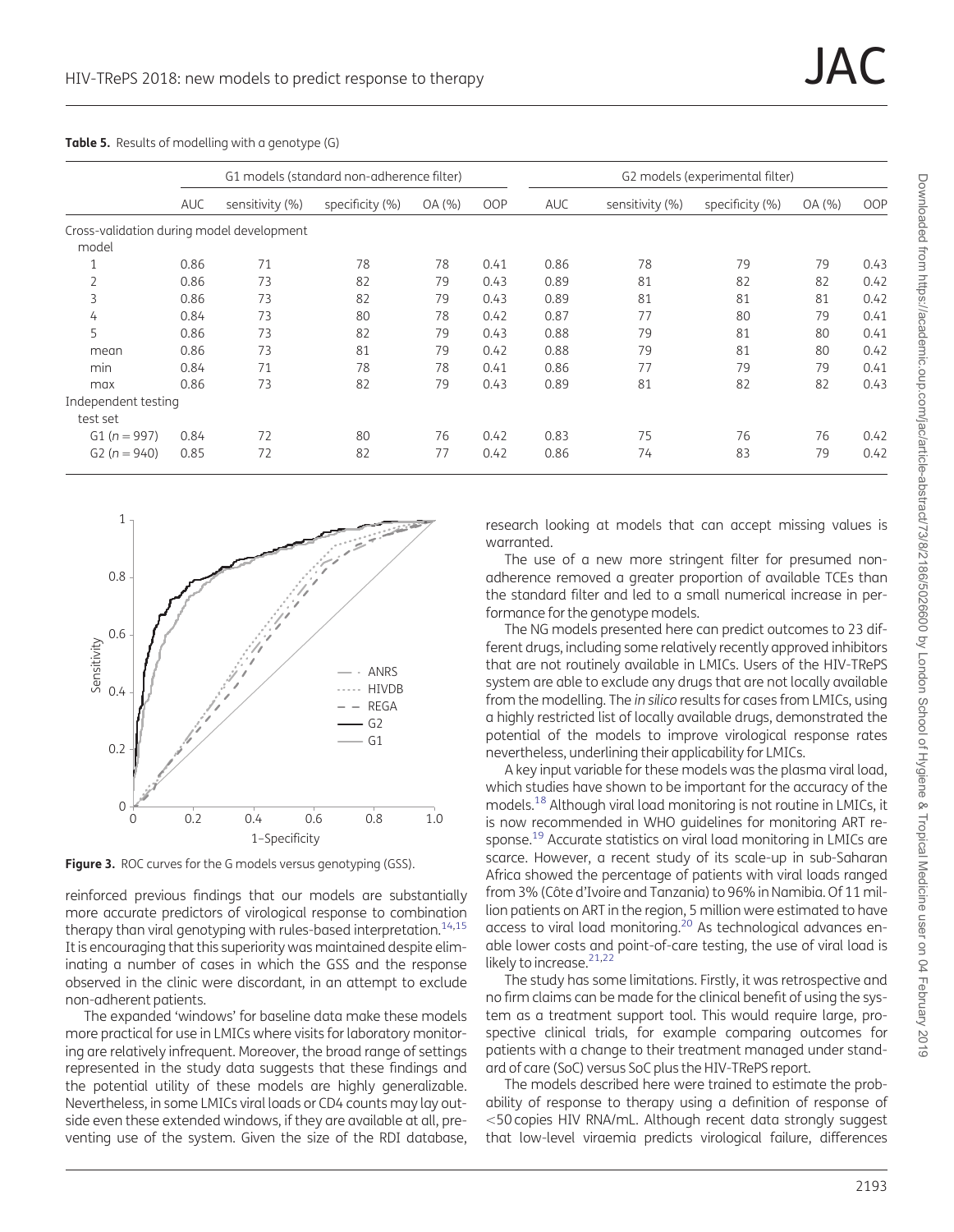<span id="page-8-0"></span>Table 6. Results of in silico analysis for the G and NG models

| Test set                                                                    | Measure                                                                              | NG1/G1 NG2/G2 |      |
|-----------------------------------------------------------------------------|--------------------------------------------------------------------------------------|---------------|------|
| NG models                                                                   |                                                                                      |               |      |
| all cases with $\geq$ 3 drugs in their new regimen                          | alternatives predicted to be effective (%)                                           | 97            | 98   |
| 2315 cases for NG1 and 2783 for NG2 <sup>a</sup>                            | alternatives with higher probability of response than regimen used in clinic (%)     | 100           | 100  |
| subset of the above that failed the new regimen<br>introduced in the clinic | alternatives predicted to be effective (%)                                           | 96            | 96   |
| 1433 cases for NG1 and 1716 for NG2 <sup>a</sup>                            | alternatives with higher probability of response than regimen used in clinic (%) 100 |               | 100  |
| G models                                                                    |                                                                                      |               |      |
| all cases with $>3$ drugs in their new regimen                              | alternatives predicted to be effective (%)                                           | 93            | 93   |
| 892 cases for G1 and 841 for G2 <sup>a</sup>                                | alternatives with higher probability of response than regimen used in clinic (%)     | 99.9          | 99.9 |
| subset of the above that failed the new regimen<br>introduced in the clinic | alternatives predicted to be effective (%)                                           | 90            | 90   |
| 564 cases for G1 and 513 for G2 $^{\circ}$                                  | alternatives with higher probability of response than regimen used in clinic (%) 100 |               | 100  |

 $^{\circ}$ Only those cases with  $\geq$ 3 drugs in the new regimen were used in these analyses.

persist in the definition of virological response used in the clinic.<sup>23</sup> The US AIDS Clinical Trials Group (ACTG) define virological failure as a confirmed viral load  $>$  200 copies/mL.<sup>6</sup> The WHO, however, defines virological failure as persistent plasma RNA levels  $\geq$ 1000 copies/mL after 3 months with adherence support.<sup>19</sup> Other groups are using 400 copies/mL.[24](#page-10-0)

The models may predict that a certain combination of drugs is likely to fail (viral load > 50 copies/mL) with no indication of the probability of the viral load being below a different cut-off, e.g. 1000 copies/mL. Studies are now ongoing to develop models that predict absolute viral load value over time following a treatment change.

### Conclusions

Computational models developed using large, heterogeneous data sets with relatively permissive rules governing the timing of baseline data can be highly accurate predictors of virological response to combination ART, even without a genotype. Such models are of enhanced utility in settings with infrequent laboratory monitoring.

Attempts to remove any possible contamination of training with data from non-adherent patients continue. A new filter for presumed non-adherence removed around 5% of training data and led to a very small increase in accuracy.

The models were able to predict responses to tipranavir, maraviroc and elvitegravir for the first time and with accuracy comparable with that of other antiretrovirals, again expanding the utility of the system.

These latest models are better predictors of response to therapy than genotyping with rules-based interpretation, even when those models do not use a genotype for their predictions. Since use of these models is free of charge, this suggests that scarce funds in LMICs would be better spent on antiretroviral drugs and viral load testing than on genotyping. This would enable a greater range of treatments to be offered, treatment failure to be detected earlier and optimal, individualized treatment change decisions made using the models.

Full validation of this approach as a clinical tool would require a prospective, controlled clinical trial. Nevertheless, the results suggest that these models have the potential to reduce virological failure and improve patient outcomes in all parts of the world, with particular utility in LMICs. The use by clinicians of this tool to support optimized treatment decision-making in the absence of resistance tests could also combat the development of drug resistance and its contribution to treatment failure, disease progression and onward viral transmission.

The global models described in this paper are freely available to use online through the HIV-TRePS system at [http://www.hivrdi.](http://www.hivrdi.org/treps) [org/treps.](http://www.hivrdi.org/treps)

# Acknowledgements

### Members of the RDI Data and Study Group

The RDI wishes to thank all the following individuals and institutions for providing the data used in training and testing its models:

### **Cohorts**

Peter Reiss and Ard van Sighem (ATHENA, The Netherlands); Julio Montaner and Richard Harrigan (BC Center for Excellence in HIV & AIDS, Canada); Tobias Rinke de Wit, Raph Hamers and Kim Sigaloff (PASER-M cohort, The Netherlands); Brian Agan, Vincent Marconi and Scott Wegner (US Department of Defense); Wataru Sugiura (National Institute of Health, Japan); Maurizio Zazzi (MASTER, Italy); Rolf Kaiser and Eugen Schuelter (Arevir Cohort, Köln, Germany); Adrian Streinu-Cercel (National Institute of Infectious Diseases "Prof. Dr. Matei Balş", Bucharest, Romania); Gerardo Alvarez-Uria (VFHCS, India); Maria-Jesus Perez-Elias, (CORIS, Spain); Tulio de Oliveira (SATuRN, South Africa).

#### Clinics

Jose Gatell and Elisa Lazzari (University Hospital, Barcelona, Spain); Brian Gazzard, Mark Nelson, Anton Pozniak and Sundhiya Mandalia (Chelsea and Westminster Hospital, London, UK); Colette Smith (Royal Free Hospital, London, UK); Lidia Ruiz and Bonaventura Clotet (Fundacion Irsi Caixa, Badelona, Spain); Schlomo Staszewski (Hospital of the Johann Wolfgang Goethe-University, Frankfurt, Germany); Carlo Torti (University of Brescia, Brescia, Italy); Cliff Lane, Julie Metcalf and Catherine A. Rehm (National Institutes of Health Clinic, Rockville, USA); Maria-Jesus Perez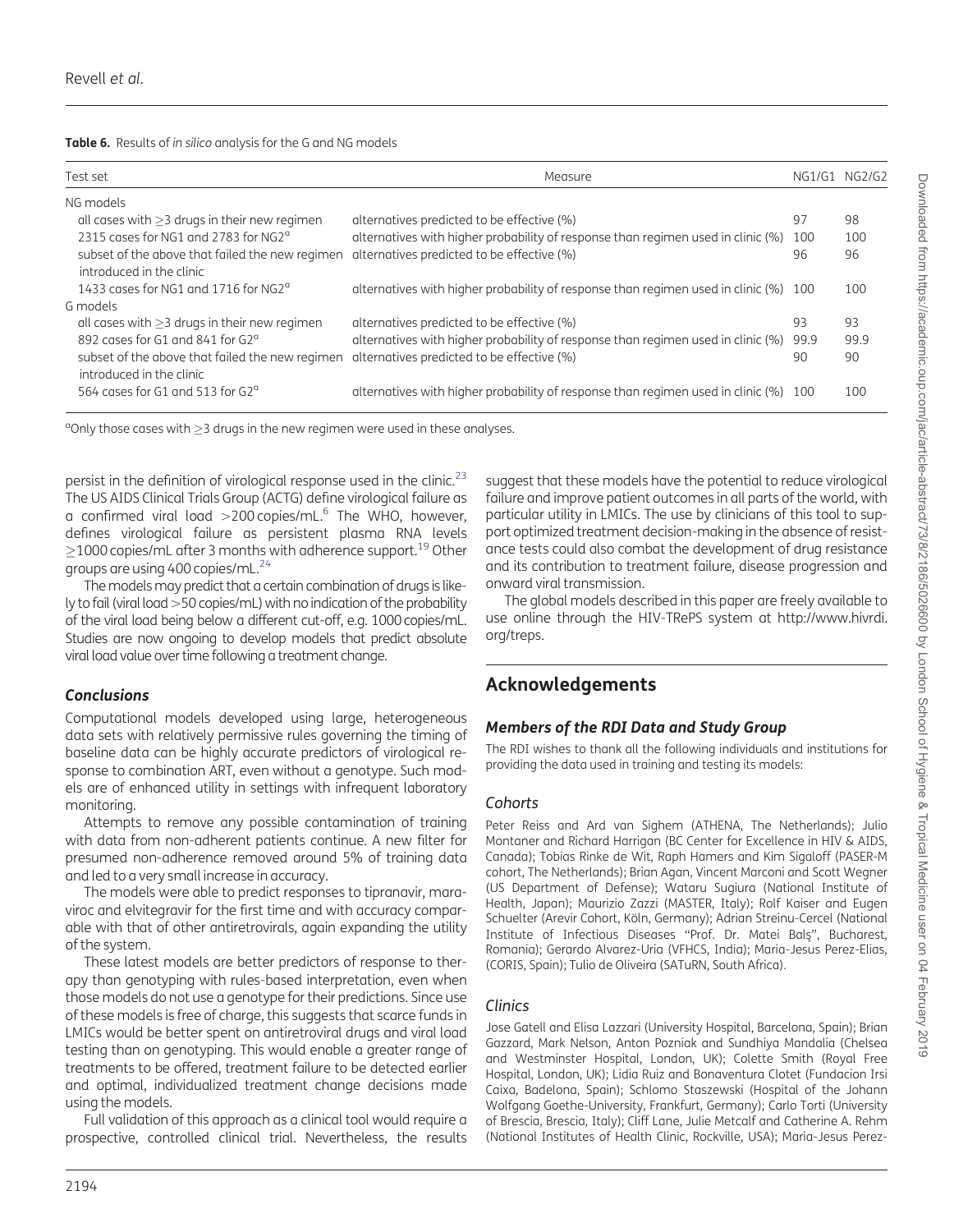<span id="page-9-0"></span>Elias (Instituto Ramón y Cajal de Investigación Sanitaria, Madrid, Spain); Stefano Vella and Gabrielle Dettorre (Sapienza University, Rome, Italy); Andrew Carr, Richard Norris and Karl Hesse (Immunology and Ambulatory Care Service, St. Vincent's Hospital, Sydney, NSW, Australia); Emanuel Vlahakis (Taylor's Square Private Clinic, Darlinghurst, NSW, Australia); Hugo Tempelman and Roos Barth (Ndlovu Care Group, Elandsdoorn, South Africa), Robin Wood, Carl Morrow and Dolphina Cogill (Desmond Tutu HIV Centre, University of Cape Town, South Africa); Chris Hoffmann (Aurum Institute, Johannesburg, South Africa and Johns Hopkins University, Boston, USA); Luminita Ene ("Dr Victor Babes" Hospital for Infectious and Tropical Diseases, Bucharest, Romania); Gordana Dragovic (University of Belgrade, Belgrade, Serbia); Ricardo Diaz and Cecilia Sucupira (Federal University of Sao Paulo, Sao Paulo, Brazil); Omar Sued and Carina Cesar (Fundación Huésped, Buenos Aires, Argentina); Juan Sierra Madero (Instituto Nacional de Ciencias Medicas y Nutricion Salvador Zubiran, Mexico City, Mexico); Pachamuthu Balavskrishnan and Shanmugam Saravanan (YRG Care, Chennai, India).

#### Clinical trials

Sean Emery and David Cooper (CREST); Carlo Torti (GenPherex); John Baxter (GART, MDR); Laura Monno and Carlo Torti (PhenGen); Jose Gatell and Bonventura Clotet (HAVANA); Gaston Picchio and Marie-Pierre deBethune (DUET 1 & 2 and POWER 3); Maria-Jesus Perez-Elias (RealVirfen); Sean Emery, Paul Khabo and Lotty Ledwaba (PHIDISA).

### Funding

This project has been funded in whole or in part with federal funds from the National Cancer Institute, National Institutes of Health, under Contract No. HHSN261200800001E. This research was supported by the National Institute of Allergy and Infectious Diseases.

# Transparency declarations

None to declare.

# Disclaimer

The content of this publication does not necessarily reflect the views or policies of the Department of Health and Human Services, and the mention of trade names, commercial products or organizations does not imply endorsement by the US Government.

# References

[1](#page-0-0) WHO. HIV Drug Resistance Report 2017. [www.who.int/hiv/pub/drugresist](http://www.who.int/hiv/pub/drugresistance/hivdr-report-2017/en/) [ance/hivdr-report-2017/en/](http://www.who.int/hiv/pub/drugresistance/hivdr-report-2017/en/).

[2](#page-0-0) Montaner JS, Lima VD, Harrigan PR et al. Expansion of HAART coverage is associated with sustained decreases in HIV/AIDS morbidity, mortality and HIV transmission: the "HIV Treatment as Prevention" experience in a Canadian setting. PLoS One 2014; 9: e87872.

[3](#page-0-0) Nkambule R, Nuwagaba-Biribonwoha H, Mnisi Z et al. Substantial progress in confronting the HIV epidemic in Swaziland: first evidence of national impact. In: Abstracts of the Ninth IAS Conference on HIV Science, Paris, France, 2017. Abstract MOAX0204LB. International AIDS Society, Geneva, Switzerland.

4 Günthard HF, Aberg JA, Eron JJ et al. Antiretroviral treatment of adult HIV infection: 2014 recommendations of the International Antiviral Society–USA Panel. JAMA 2014; 312: 410-25.

5 Williams I, Churchill D, Anderson J et al. British HIV Association guidelines for the treatment of HIV-1-positive adults with antiretroviral therapy 2012. HIV Med 2014; 15 Suppl 1: 1-85.

[6](#page-8-0) Panel on Antiretroviral Guidelines for Adults and Adolescents. Guidelines for the Use of Antiretroviral Agents in HIV-1-Infected Adults and Adolescents. Department of Health and Human Services. [http://aidsinfo.nih.gov/content](http://aidsinfo.nih.gov/contentfiles/lvguidelines/AdultandAdolescentGL.pdf) [files/lvguidelines/AdultandAdolescentGL.pdf](http://aidsinfo.nih.gov/contentfiles/lvguidelines/AdultandAdolescentGL.pdf).

[7](#page-1-0) Degruttola V, Dix L, D'Aquila R et al. The relation between baseline HIV drug resistance and response to antiretroviral therapy: re-analysis of retrospective and prospective studies using a standardized data analysis plan. Antivir Ther 2000; 5: 41–8.

[8](#page-1-0) Conradie F, Wilson D, Basson A et al. The 2012 southern African ARV drug resistance testing guidelines. South Afr J HIV Med 2012; 13: 162–7.

[9](#page-1-0) Gupta RK, Hill A, Sawyer AW et al. Virological monitoring and resistance to first-line highly active antiretroviral therapy in adults infected with HIV-1 treated under WHO guidelines: a systematic review and meta-analysis. Lancet Infect Dis 2009; 9: 409–17.

[10](#page-1-0) Larder B, Wang D, Revell A et al. The development of artificial neural networks to predict virological response to combination HIV therapy. Antivir Ther 2007; 12: 15–24.

[11](#page-1-0) Wang D, Larder B, Revell A et al. A comparison of three computational modelling methods for the prediction of virological response to combination HIV therapy. Artif Intell Med 2009; 47: 63–74.

12 Larder BA, Revell A, Mican JM et al. Clinical evaluation of the potential utility of computational modeling as an HIV treatment selection tool by physicians with considerable HIV experience. AIDS Patient Care STDS 2011; 25: 29–36.

[13](#page-1-0) Revell AD, Wang D, Wood R et al. Computational models can predict response to HIV therapy without a genotype and may reduce treatment failure in different resource-limited settings. J Antimicrob Chemother 2013; 68: 1406–14.

[14](#page-1-0) Revell AD, Wang D, Wood R et al. An update to the HIV-TRePS system: the development of new computational models that do not require a genotype to predict HIV treatment outcomes. J Antimicrob Chemother 2014; 69: 1104–10.

[15](#page-1-0) Revell AD, Wang D, Wood R et al. An update to the HIV-TRePS system: the development and evaluation of new global and local computational models to predict HIV treatment outcomes, with or without a genotype. J Antimicrob Chemother 2016; 71: 2928–37.

[16](#page-1-0) Revell AD, Wang D, Boyd MA et al. The development of an expert system to predict virological response to HIV therapy as part of an online treatment support tool. AIDS 2011; 25: 1855-63.

[17](#page-2-0) Wensing AM, Calvez V, Huldrych F et al. 2015 update of the drug resistance mutations in HIV-1. Top Antivir Med 2015; 23: 132–41.

[18](#page-7-0) Revell AD, Wang D, Harrigan R et al. Modelling response to HIV therapy without a genotype: an argument for viral load monitoring in resourcelimited settings. J Antimicrob Chemother 2010; 65: 605–7.

[19](#page-7-0) WHO. Consolidated Guidelines on the Use of Antiretroviral Drugs for Treating and Preventing HIV Infection. Recommendations for a Public Health Approach, Second Edition. Geneva, Switzerland: WHO, 2016. [http://www.](http://www.who.int/hiv/pub/arv/arv-2016/en/) [who.int/hiv/pub/arv/arv-2016/en/.](http://www.who.int/hiv/pub/arv/arv-2016/en/)

[20](#page-7-0) Lecher S, Ellenberger D, Kim AA et al. Scale up of HIV viral load monitoring—seven sub-Saharan African countries. MMWR Morb Mortal Wkly Rep 2015; 64: 1281–304.

[21](#page-7-0) Stevens WS, Scott LE, Crowe SM. Quantifying HIV for monitoring antiretroviral therapy in resource-poor settings. J Infect Dis 2010; 201 Suppl 1: S16–26.

[22](#page-7-0) Roberts T, Cohn J, Bonner K et al. Scale-up of routine viral load testing in resource-poor settings: current and future implementation challenges. Clin Infect Dis 2016; 62: 1043–8.